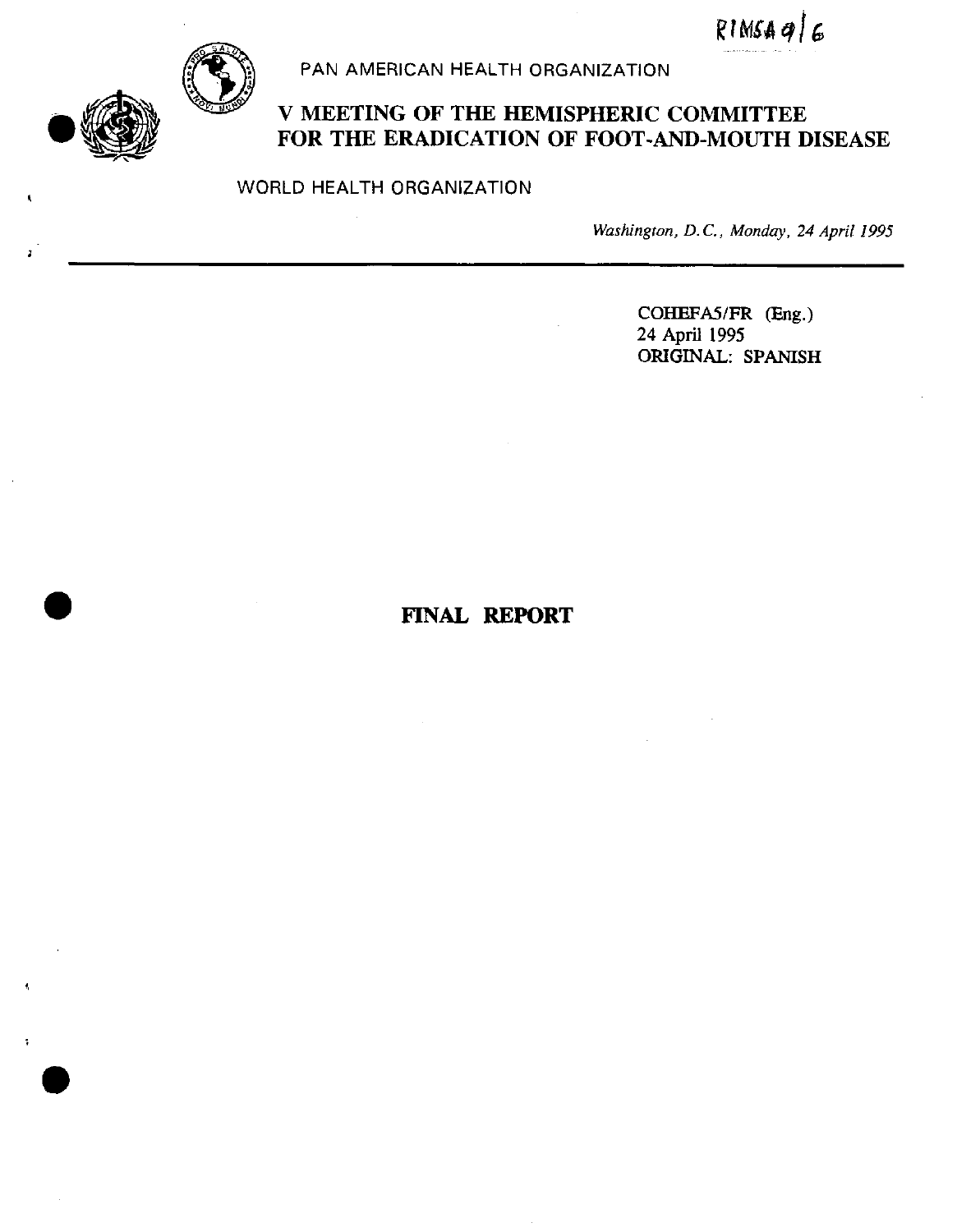

.

.

PAN AMERICAN HEALTH ORGANIZATION

# **V MEETING OF THE HEMISPHERIC COMMITTEE FOR THE ERADICATION OF FOOT-AND-MOUTH DISEASE**

WORLD HEALTH ORGANIZATION

*Washington, D. C., Monday, 24 April 1995*

COHEFA5/FR (Eng.) 24 April 1995 ORIGINAL: SPANISH

# . **FINAL REPORT**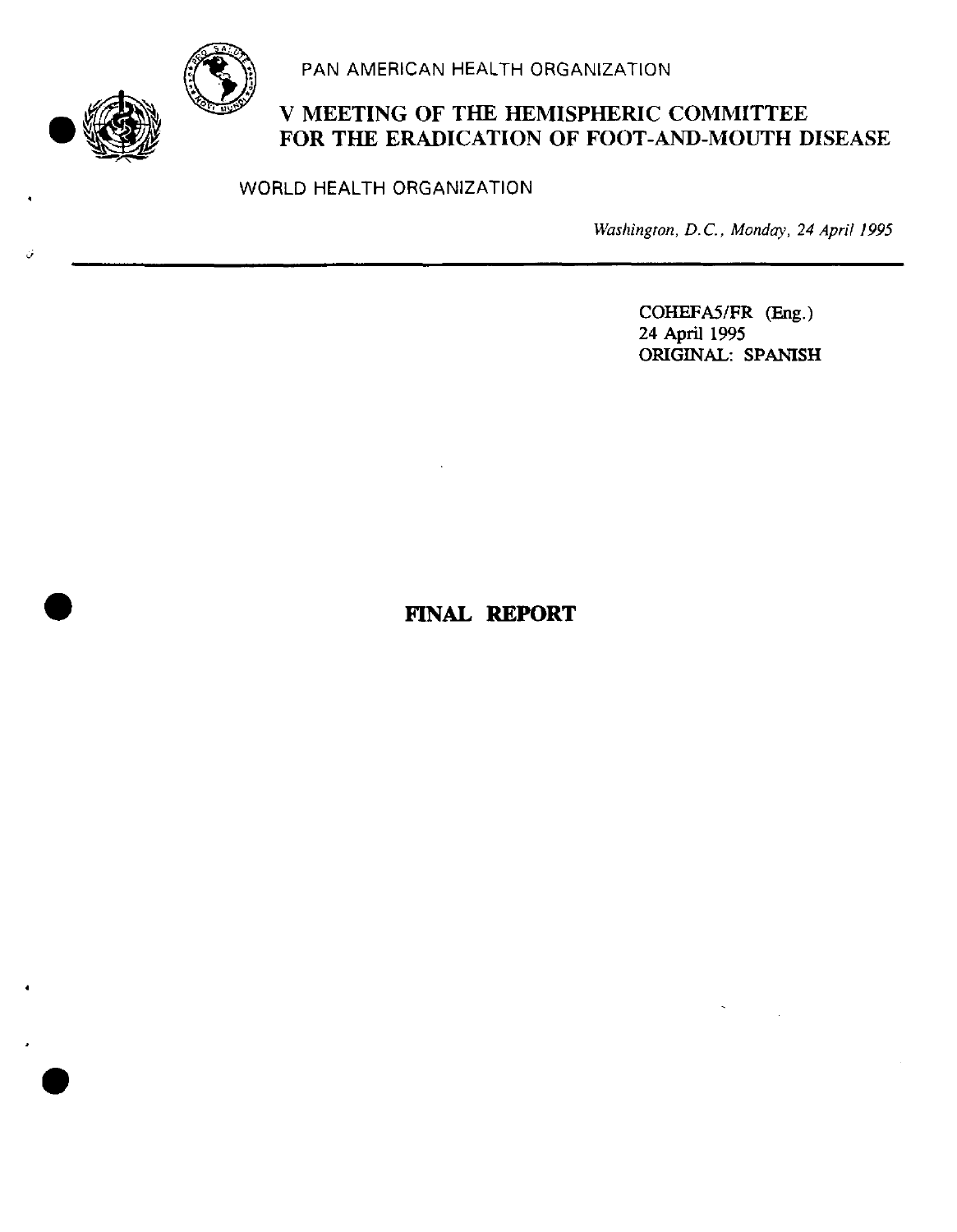# **CONTENTS**

| в. |
|----|
|----|

ţ.

 $\ddot{\mathbf{v}}$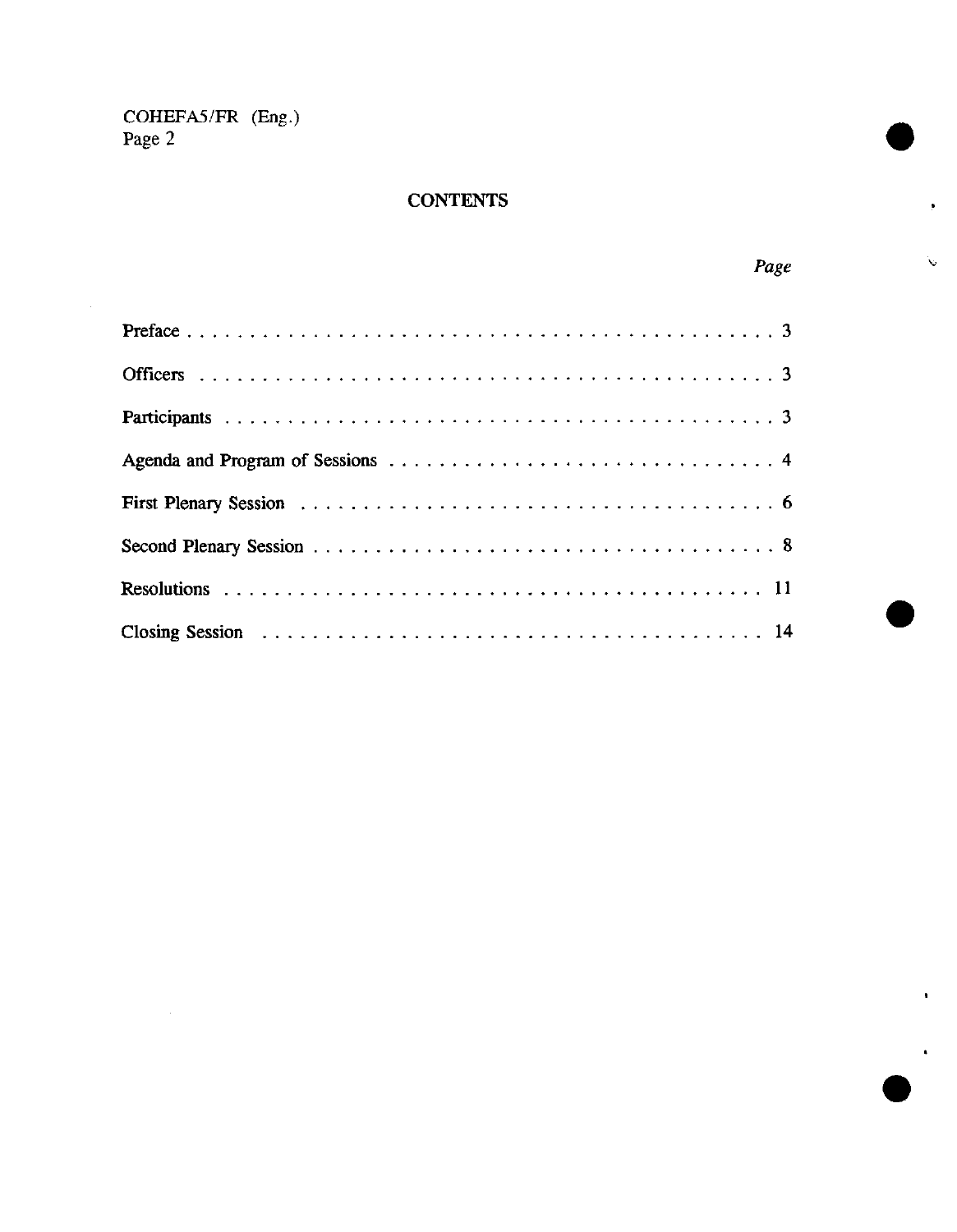### FINAL REPORT

The V Meeting of the Hemispheric Committee for the Eradication of Foot-and-Mouth Disease (COHEFA V) was held at the Headquarters of the Pan American Health Organization (PAHO) in Washington, D.C., United States of America, on April 24, 1995, as convened by the Director of the Pan American Sanitary Bureau.

#### **OFFICERS**

The officers of the Meeting were elected unanimously as follows:

- *President:* Mr. Carlos Gasparri Minister of Livestock, Agriculture and Fisheries Uruguay
- *Vice President:* Mr. Carlos Sousa-Lennox Minister of Agricultural Development Panama
- *Rapporteur:* Dr. Luis Benjamín Bowles President Cattlemen's Federation Bolivia

The Director of PAHO, Dr. George A.O. Alleyne, served as Secretary *ex officio* and Dr. Vicente M. Astudillo, Director of the Pan American Foot-and-Mouth Disease Center, served as Technical Secretary.

#### PARTICIPANTS

## MEMBERS OF THE COMMITTEE

.

.

**o**

For the Amazonas Subregion, Dr. Enio Antonio Marques Pereira, Secretary for the Defense of Agriculture of Brazil, and Mrs. Pedro Camargo Neto, President of the Foundation for Livestock Development of the State of Sao Paulo (FUNDEPEC); for the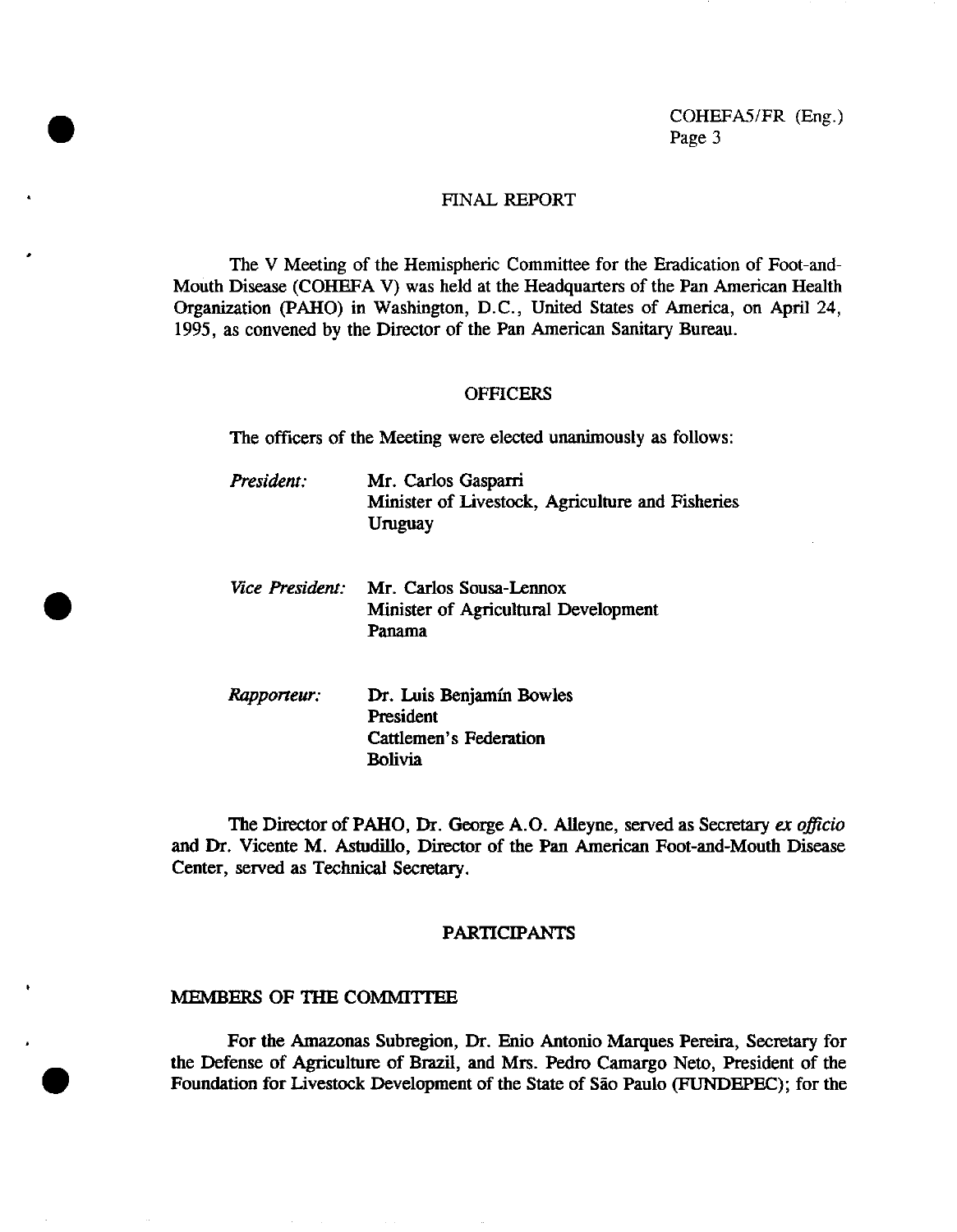Andean Subregion, Mr. José Raúl Alegrett, Minister of Agriculture of Venezuela, and Dr. Rodolfo Malarín, President, FONGALES Association, Peru; for the Caribbean Subregion, Hon. Johan Sisal, Minister of Agriculture and Livestock, Suriname; for the Middle American Subregion, Mr. Carlos Sousa-Lennox, Minister of Agricultural Development of Panama, and Mr. José Alberto Amador, President of the Federación de Cámaras de Ganaderos of Costa Rica; for the North American Subregion, Dr. Héctor Campos López, Director General for Animal Health and Rural Development, Mexico, and Mr. Dan Childs, President of the Foreign Animal Disease Subcommittee of the National Cattlemen's Association, of the United States of America; and for the Southern Cone Subregion, Mr. Carlos Gasparri, Minister of Agriculture and Fisheries of Uruguay, and Dr. Luciano Migues, President of the Comisión Sanitaria de la Sociedad Rural (Rural Sanitary Commission).

## OBSERVERS

Present as observers at the Meeting were Ministers and other representatives from the following Member Countries of PAHO: Argentina, Antigua and Barbuda, Bahamas, Barbados, Belize, Canada, Costa Rica, Cuba, Dominica, Dominican Republic, El Salvador, France, Grenada, Guatemala, Guyana, Haiti, Honduras, Jamaica, the Kingdom of the Netherlands, Nicaragua, Paraguay, St. Kitts and Nevis, St. Vincent and the Grenadines, Saint Lucia, Suriname, Trinidad and Tobago, the United Kingdom, Uruguay, and Venezuela.

Also present as observers were representatives of the following agencies: American Association of Food Hygiene Veterinarians, American Veterinary Medical Association, Food and Agriculture Organization of the United Nations, Inter-American Development Bank, Inter-American Institute for Cooperation on Agriculture, International Office of Epizootics, International Regional Organization for Health in Agriculture and Livestock (OIRSA), Latin American Confederation of Clinical Biochemistry, Lidivet, Microbiological Associates, Inc, Regional Council for Agricultural Cooperation in Central America, Mexico and the Dominican Republic, Tuskegee University, Virginia Polytechnic Institute and State University, World Bank, and World Trade Organization.

### AGENDA AND PROGRAM OF SESSIONS

The following agenda was adopted:

- 1. Opening of the Meeting
- 2. Election of the President, Vice President and Rapporteur .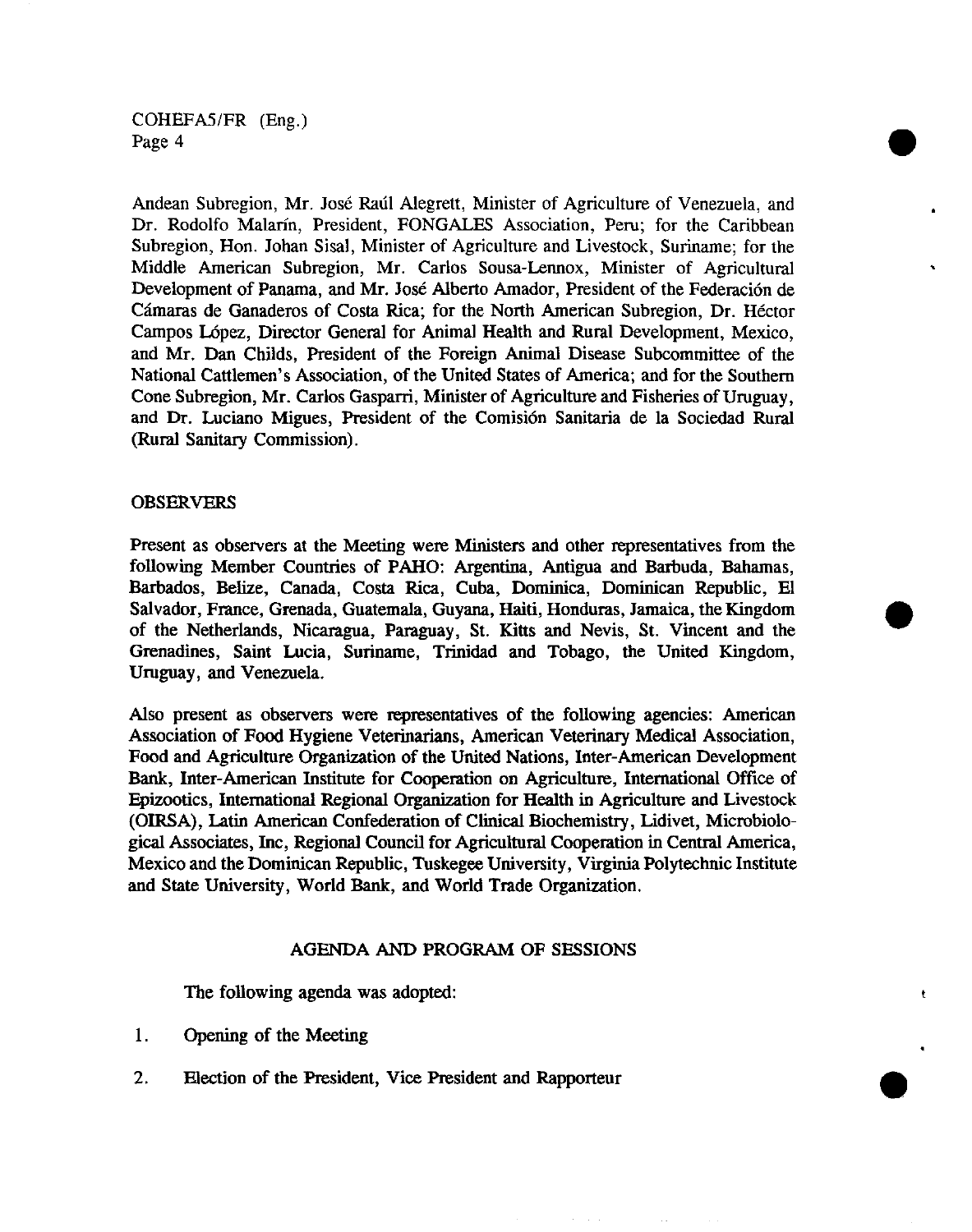- 3. Address by Sir George Alleyne, Director of the Pan American Health Organization.
- 4. Address by the Honorable Juan Carlos Wasmosy, President of Paraguay
- 5. Adoption of the agenda and schedule of sessions.
- 6. Report of the Secretariat of the Committee
- 7. Reports on the XXI and XXII Regular Meetings of the South American Commission for the Control of Foot-and-Mouth Disease (COSALFA)
- 8. Report on the information and epidemiological surveillance system for vesicular diseases.
- 9. Report on risk analysis studies for imports of meat and embryos
- 10. Discussion of the Plan of Action of the Hemispheric Program for the Eradication of Foot-and-Mouth Disease
	- Southern Cone
	- Andean Subregion
	- Amazonian Subregion
	- Disease-free areas
- 11. General discussion of the Plan of Action, with the participation of farmers, technical cooperation organizations and financing agencies.
- 12. Information from the international conference on prospects for the eradication of foot-and-mouth disease in the coming millennium and its impact on food security and trade.
- 13. Conclusions and recommendations
- 14. Other Matters

.

15. Closing of the Meeting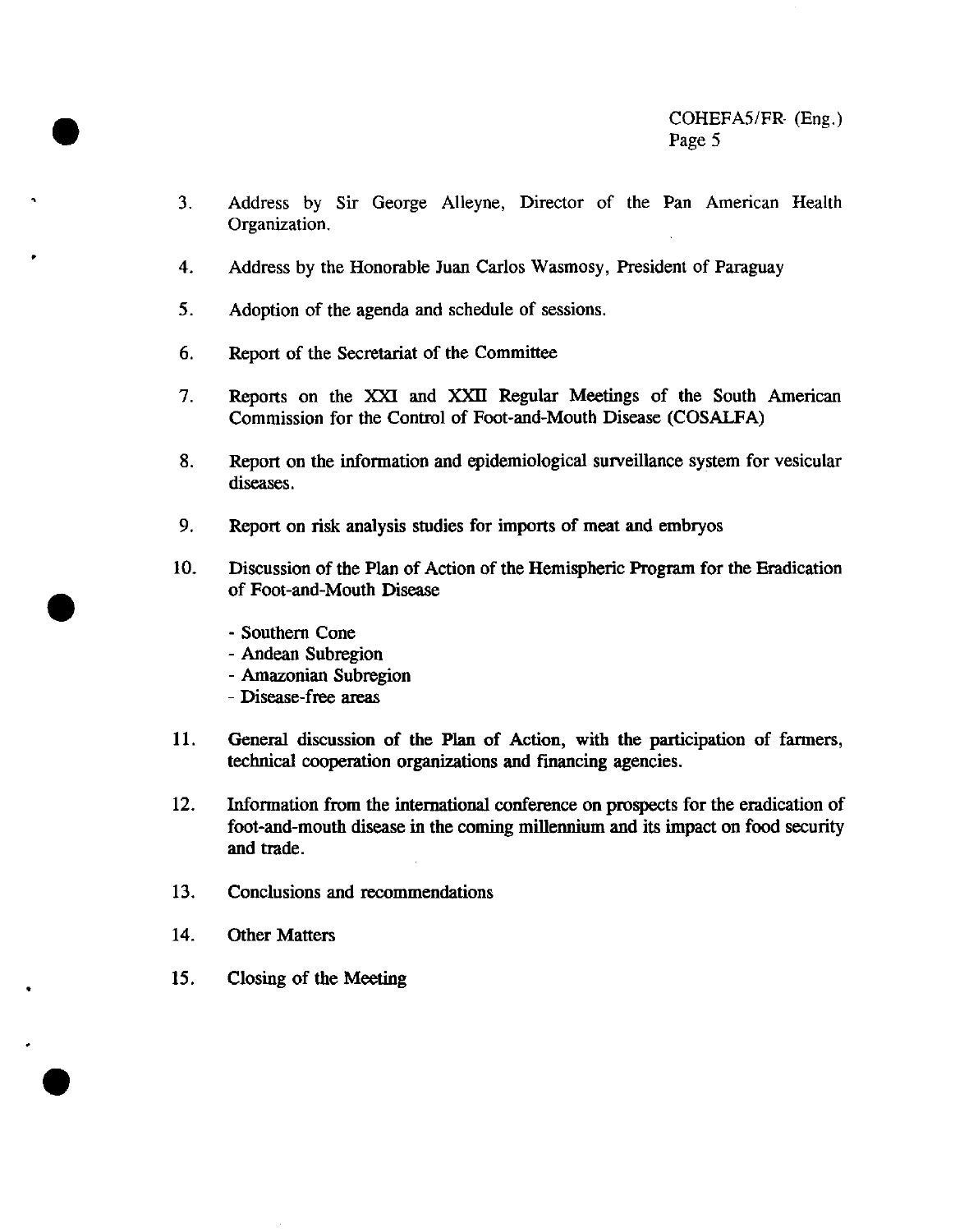### SESSIONS

Two plenary sessions and one closing session were held.

### FIRST PLENARY SESSION

The President of COHEFA V, Mr. Carlos Gasparri, Minister of Livestock, Agriculture and Fisheries of Uruguay, opened the meeting and gave the floor to the Director of the Pan American Health Organization, Dr. George A. O. Alleyne.

Dr. Alleyne cordially welcomed all delegates and observers and, in particular, noted the importance that attaches to this forum from the presence of His Excellency the President of Paraguay. He then briefly reviewed the history of COHEFA and noted that the subregional approach to the war on foot-and-mouth disease, based on epidemiological concepts of the persistence of the disease, had made possible the development of a Hemispheric Eradication Program and was seen by the Ministers of Agriculture as a continental strategy. The result was the creation of the Hemispheric Committee for the Eradication of Foot-and-Mouth Disease (COHEFA) for the primary purpose of sustaining the political will of the governments in the Region to eradicate foot-and-mouth disease from the hemisphere.

He added that one of the principal strategies of the Program is integration and work in common to attain the goal of eradication of foot-and-mouth disease, and thereby to strengthen the animal health infrastructure in the Region, which effort the authorities and farmers, and other concerned social actors, have been pursuing, at all times with the technical support of PAHO through PANAFTOSA, which he cited as the center of technical and scientific excellence in the subject for the Region.

In closing, the Director noted that the future of animal health activities, especially the eradication of foot-and-mouth disease, targeted for the year 2008, will increasingly demand cooperative efforts between the public and private sectors, as well as among the international agencies responsible for technical cooperation in this field, and he stressed the important past, present and future role of the Pan American Foot-and-Mouth Disease Center. He hoped that the Committee would be pleased would continue to be pleased with the results obtained and would strengthen its resolve to continue along the lines it has established.

The President of COHEFA V then gave the floor to His Excellency Dr. Juan Carlos Wasmosy, President of the Republic of Paraguay, who referred to the heinous act of terrorism committed in Oklahoma City and expressed his sorrow to the people of the United States of America. He thanked the Director of PAHO for the invitation to partici- **O**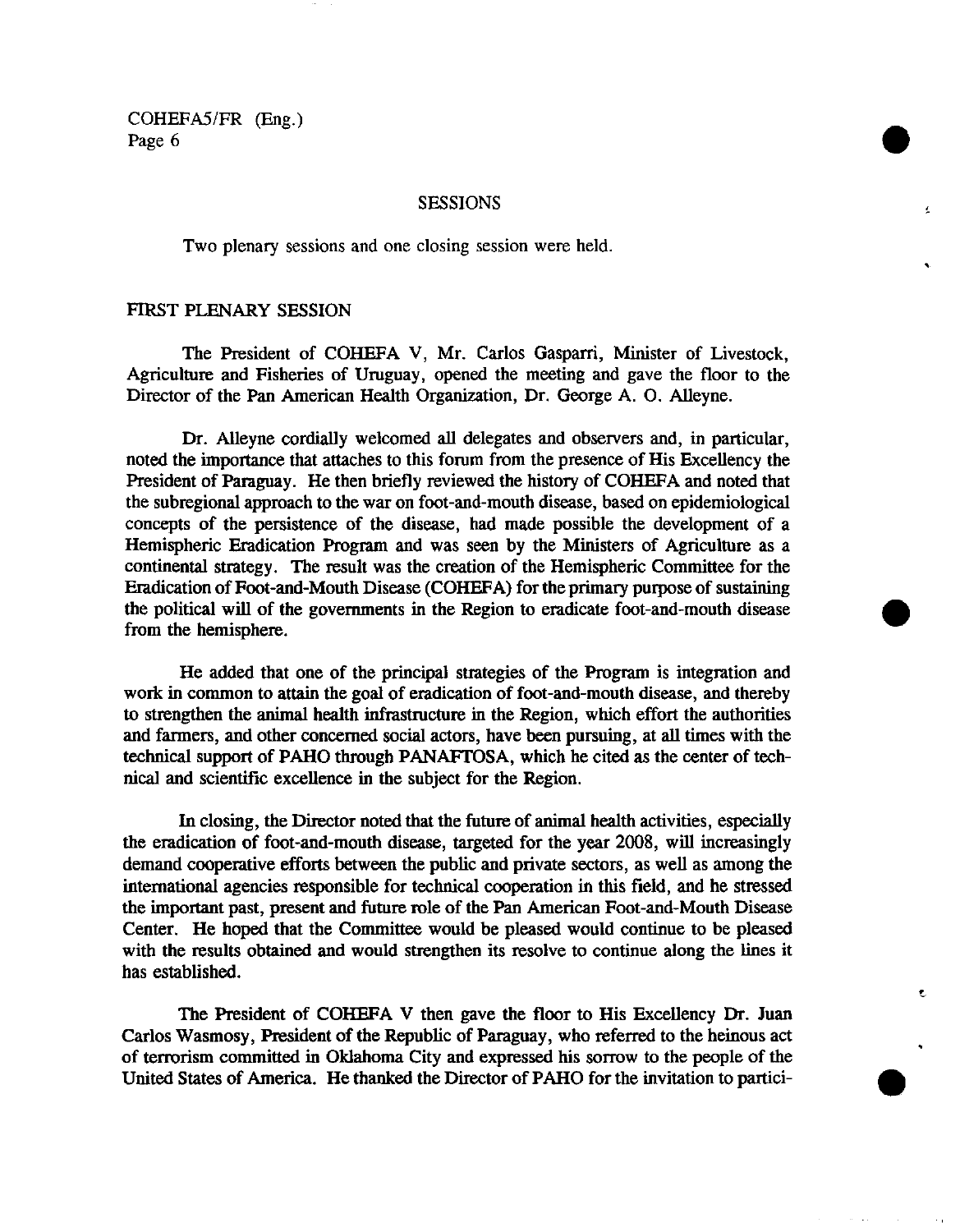pate in this Meeting and cited the importance of this forum for the coordination of joint efforts toward the eradication of foot-and-mouth disease from the hemisphere. Though not technically conversant with the matter, as a cattleman he was greatly interested in the subject through the components of livestock production and productivity, in addition to the social importance of the war on the disease for the small cattleman as well. In addition to the problems it creates in the cattle industry, the disease has socioeconomic, political, and now also ecological impacts as well.

He went on to cite the Pan American Center in its mission of technical and scientific support to the countries involved in the Hemispheric Program for the Eradication of Foot-and-Mouth Disease (PHEFA). He then referred to the progress made by the Southern Cone countries, and by his country in particular, and to the progress seen and difficulties still being faced in the war on foot-and-mouth disease in the other PHEFA regions. He noted the importance of perfect coordination between the private and public sectors in the direction of control and eradication activities and the importance of this process in his country, with integration of the forces of society for the installation of health care structures as a whole at the local level.

In closing, noting that in addition to posing a challenge, eradication of foot-andmouth disease is also a factor for integration and encouragement to the coordination of activities in a scenario of broadening trade relations among the countries. He urged them to continue their efforts toward eradication of foot-and-mouth disease and, citing an initiative of the countries in the Region, to wage a crusade against terror, the drug traffic, and corruption.

The Secretary then identified the representatives of the public and private sectors in the different subregions, and read out the provisional agenda and schedule of sessions, which on a motion by the Representative of Uruguay, Dr. Dante Geymonat, was approved by the Committee.

In this first plenary session the Committee considered the report of the Secretariat, presented by the Technical Secretary, Dr. Vicente M. Astudillo, Director of the Pan American Foot-and-Mouth Disease Center, on compliance with the recommendations of COHEFA IV, including an account of the gains made in the two years since, with emphasis on the regional differences found in the indicators, as a result of greater integration between the public and private sectors.

When the report had been read, the discussion began. The representatives and some observers from the subregions entered motions of commendation to the Secretariat for the work done with the countries to achieve the gains observed and for the laudable work done by PANAFTOSA, and invited the countries to meet their financial commitments to the Center. Some of them asked for more attention to disease-free countries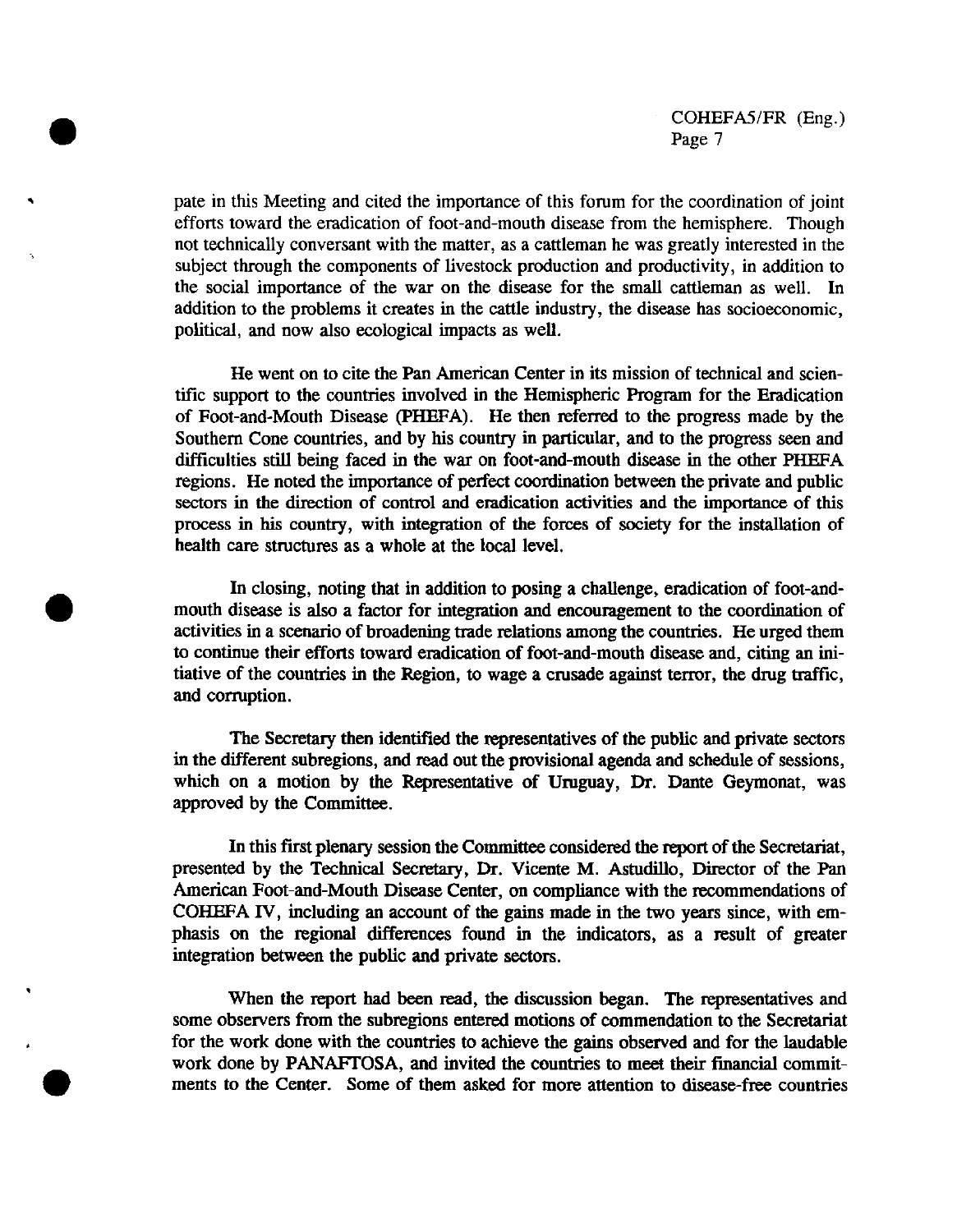and regions, which need to strengthen their prevention systems, and to countries that had fallen behind in the eradication process. Reference was made to the importance in this context of the epidemiological surveillance, including differential diagnosis in the laboratory, of diseases that could be mistaken for foot-and-mouth disease. Reference was also made to the importance of encouraging the establishment of local units and of performing risk analyses on prevention and on regionalization of production areas in order to enhance the effectiveness of measures and guarantees in trade negotiations.

 $\bullet$ 

In its reply the Secretariat cited the need to give momentum to integration between public and private sectors at all levels, for the eradication of foot-and-mouth disease has ceased to be a technical problem and has become a problem that requires the participation of other social actors no less than political action. It reaffirmed PANAFTOSA's cooperation goals of regionalization risk assessment, and stressed prevention activities, which would take the place of those for eradication.

There followed presentation of the reports of the XXI and XXII Regular Meetings of the South American Commission for the Control of Foot-and-Mouth Disease (COSALFA) by, respectively, Mr. Rodolfo Matsuda, Vice Minister of Agriculture of Peru, and Dr. Carlos Bruckner, Under Secretary for Animal Production of Bolivia. These reports prompted no comments.

The morning session closed with presentation by Mr. Antonio Mendes da Silva of SIVESA, a computerized information system developed by PANAFTOSA in cooperation with the government of Sao Paulo, Brazil, the Foundation for Livestock Development (FUNDEPEC), and the Ministry of Agriculture, Supply and Agrarian Reform (MAARA), which features a geographical basis and a flexibility that affords integrated management of all data bases for the execution of epidemiological surveillance at the local level and management of the program at the higher, strategic levels. In the discussions the representative of FUNDEPEC cited an additional important by-product of the system, which was personnel training, which had aroused the interest of the staff members involved. Dr. Galo Izurieta, of Ecuador, expressed a wish that the system could be set up hemispherewide, and that the countries would make an effort to automate their own systems.

#### SECOND PLENARY SESSION

The second plenary session opened with a presentation by Dr. Paul Sutmöller, PAHO Consultant, on analyses of the risk of introduction of foot-and-mouth disease by the trade in products of animal origin and in genetic material with the disease-free countries, performed with the support of PANAFTOSA. Dr. Sutmóller described the methods employed in the studies of meat products from Argentina and Uruguay going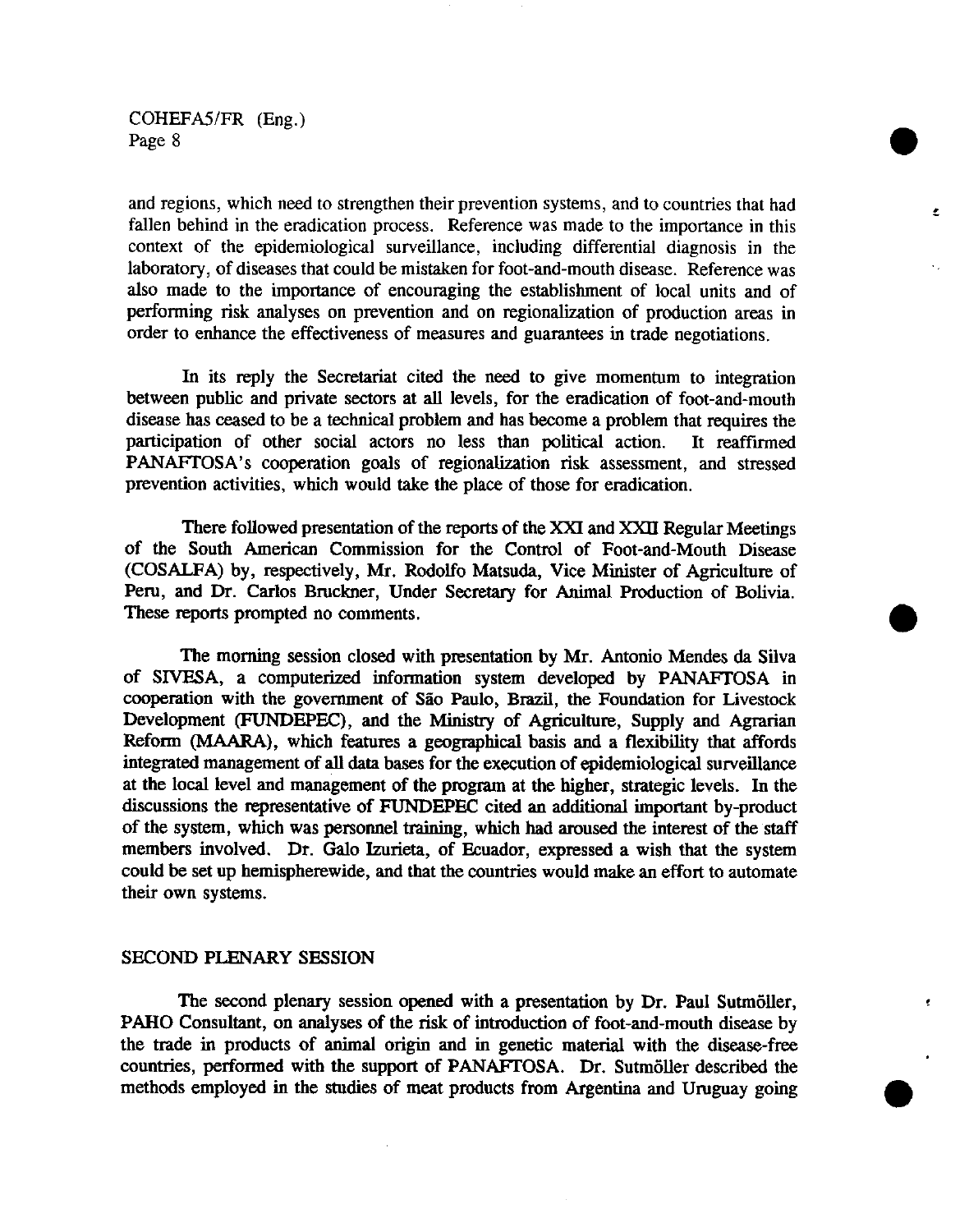to the disease-free countries of CARICOM, the latter in cooperation with Tuskegee University. He then referred to the document on the risk associated with the international trade in semen and embryos, in which the assumed risk was very small. He stressed the need for disclosure of the risk to facilitate negotiations between producers and government regulatory agencies in the countries. In closing he said that risk analysis was no academic exercise, but a tool based on epidemiological information and indispensable for the facilitation of international trade.

In the discussions the representative of Uruguay noted that a commendable document had been presented and that in a similar study done to comply with an agreement on exports to the U.S.A. the calculated risk could be reduced even further by the figures used for the average weight of slaughtered animals, and also by the nonexistence of viral foci in the region. In both cases the calculated risk would be reduced.

Then the reports on the subregional projects were presented: Dr. Dante Geymonat presented the report on the Southern Cone, and remarked on the gains made, the impact on foreign trade, the strategies used, and the importance of the Agreement to the Region. The representative of Paraguay reiterated the importance of the Agreement for the development of the Program in his country, and thanked PANAFTOSA for its support. The representative of Uruguay answered questions on the negotiation of export quotas, which involved several steps with the participation of the United States Department of Agriculture.

The representative of Honduras noted the emphasis placed on eradication and asked for more support to prevention based on epidemiological surveillance systems.

The subproject of the Andean Area was presented by Dr. Hugo Tamayo, who in addition to providing information on the inception of the subproject and its future plans, described in detail the results of the recent second EU mission, which decided that the project should be financed in two primary areas: the structuring of a coordination unit in JUNAC with the technical support of PANAFTOSA, and the complete funding of the constituent subprojects of the PHEFA for the region.

The speakers on the Amazon subregion were Drs. Enio Marques and Pedro Camargo, who cited the breadth of the area covered by this subproject, its socioeconomic importance, the progress made in some regions with cooperation fronm the private sector, and the importance of the work for small cattlemen as well. They proposed the performance of a study for a resizing of the subproject area on the basis of epidemiological characteristics, to permit more effective control and eradication measures.

The speakers for the disease-free area were Minister Sousa-Lennox and Mr. Ronald M. Gordon. The Minister viewed with concern the restriction imposed by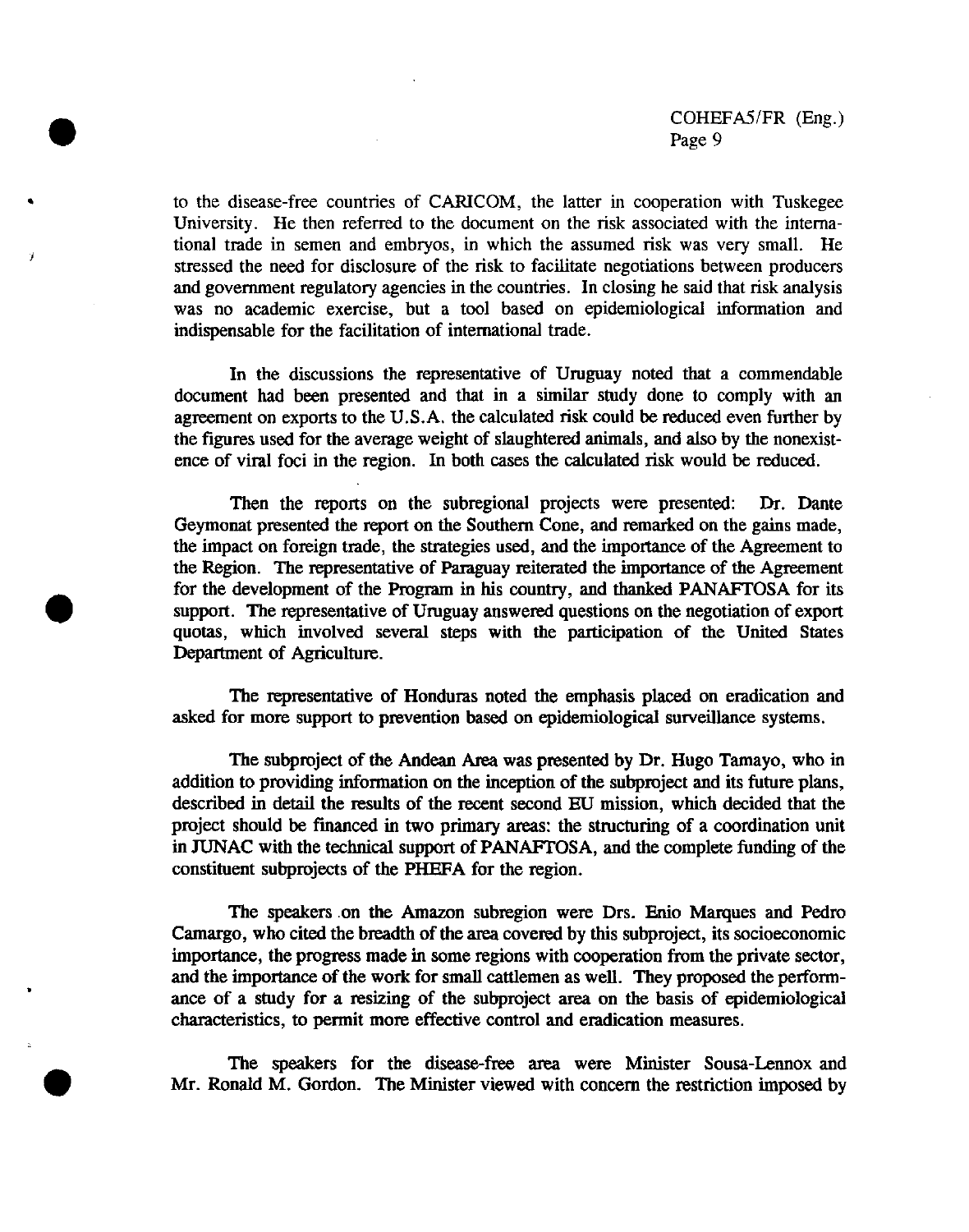Canada on the entry of animal products from Panama, and was of the view that setting up a flow of information among the countries should improve communication and an understanding of the sanitary situations of the countries. He gave several examples of intersectoral and interagency cooperation in the conduct of processes for reduction of the prevalence of several diseases, and added the need to improve information and diagnoses.

The representative of Mexico and the Minister of Panama reiterated the need to implement the COPALIFA. The Secretariat advised that when this Commission of Disease-Free Countries was created, it had been agreed that its meetings would coincide with those of OIRSA, which, unfortunately, has not been possible.

In respect of the Caribbean subregion Mr. Gordon presented a summary of the activities of that subcommission since its formation in June 1990. Highlights of these activities were three meetings of the technical group of the subcommission, two workshops on quantitative risk analysis on trade in meat products between Argentina and the Caribbean, conducted in collaboration with the Veterinary Department of the University of Tuskegee. He stressed the importance of updating the emergency preparedness plans of the countries, in the immediate future.

The representative of Canada, Dr. Barry W. Stemshorn, took note of the concerns of Minister Sousa-Lennox for bilateral discussions, and commended PANAFTOSA/ PAHO for the progress made in risk analysis and expressed his country's interest in the joint pursuit of those studies with a view to favoring trade with the infected area.

Dr. Yves Cheneau, representative of FAO, presented the idea of the International Conference on Prospects for the Eradication of Foot-and-Mouth Disease in the Next Millennium and Its Impact on Food Security and Trade, coordinated in conjunction with PAHO, to be held in Brazil on a date to be determined. The meeting will be attended by the ministers of agriculture of the Region and several countries.

The session closed with an analysis of the conclusions and recommendations. The proposed resolutions were read out, one of which relates specifically to the disease-free areas, and were approved with changes that were subsequently introduced by the Secretariat.

**e**

۸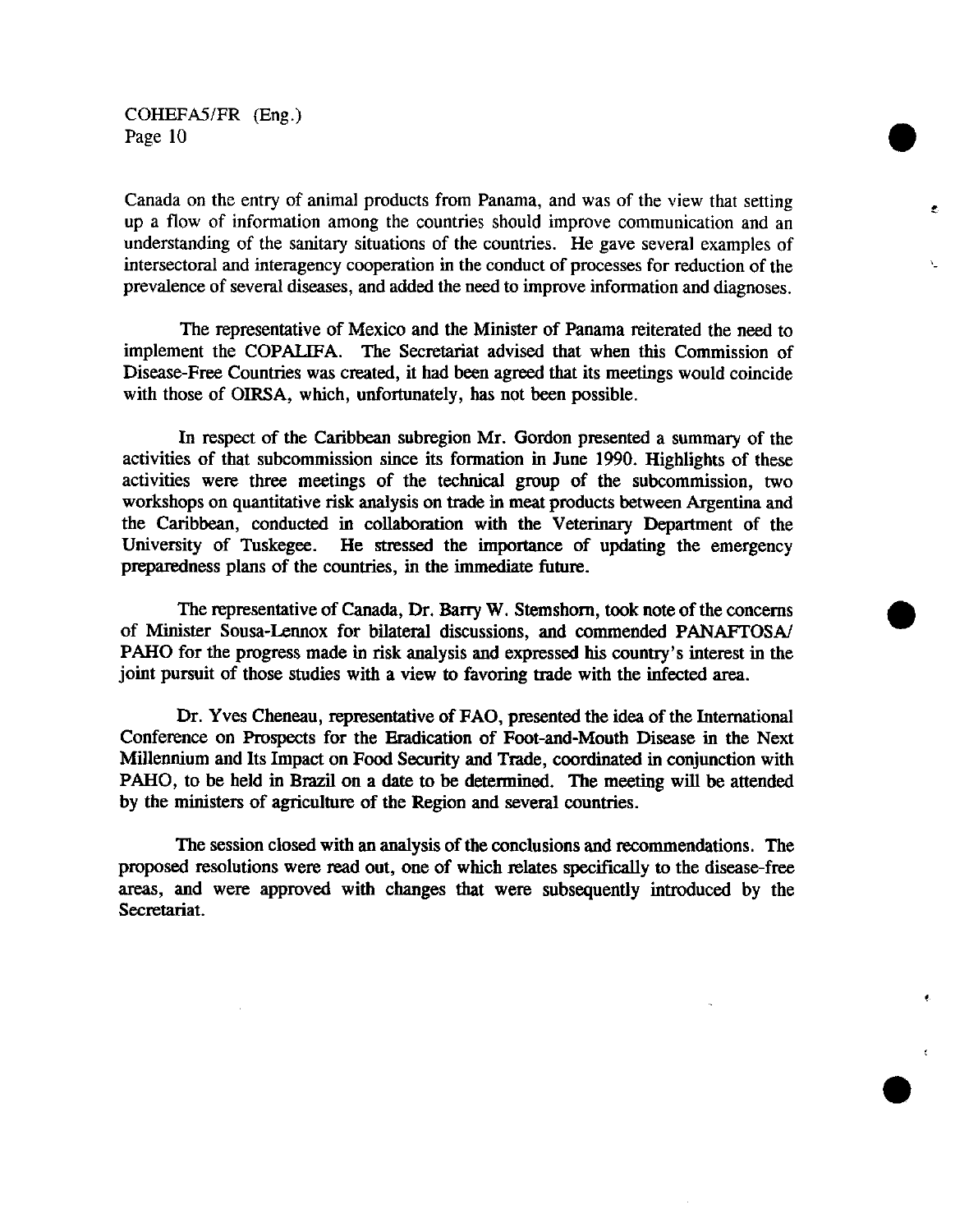### RESOLUTION I

## *THE VMEETING OF THE HEMISPHERIC COMMITTEE FOR THE ERADICA TION OF FOOT-AND-MOUTH DISEASE,*

#### Considering:

**e**

That recent international agreements involving animal products recommend that their commercial and sanitary aspects be governed by the principle of transparency in the application of standards;

That the last two years have been characterized by continuation of the remarkable progress made in combating the disease in the Southern Cone of our hemisphere;

That in other areas there are disquietingly persistent stagnation and deterioration of the execution of national programs for the control and eradication of foot-and-mouth disease;

That increasing participation by farmers, especially in local structures, is being seen in most of the regional subprojects of the Hemispheric Plan for the Eradication of Foot-and-Mouth Disease;

That there has been highly satisfactory articulation between the public and private sectors in the war on the disease, in which the specific responsibilities of each of them have been respected;

That there is increasing acceptance of the criteria of regionalization and risk assessment in evaluating the trade in animal products between regions of different sanitary status;

That at the COSALFA XXI and XXII Regular Meetings resolutions were approved that are of great importance for the progress of the Hemispheric Program for the Eradication of Foot-and-Mouth Disease; and

That the disease-free areas of the Americas are facing ever greater challenges to meet the new interests of marketing without compromising their present disease-free status,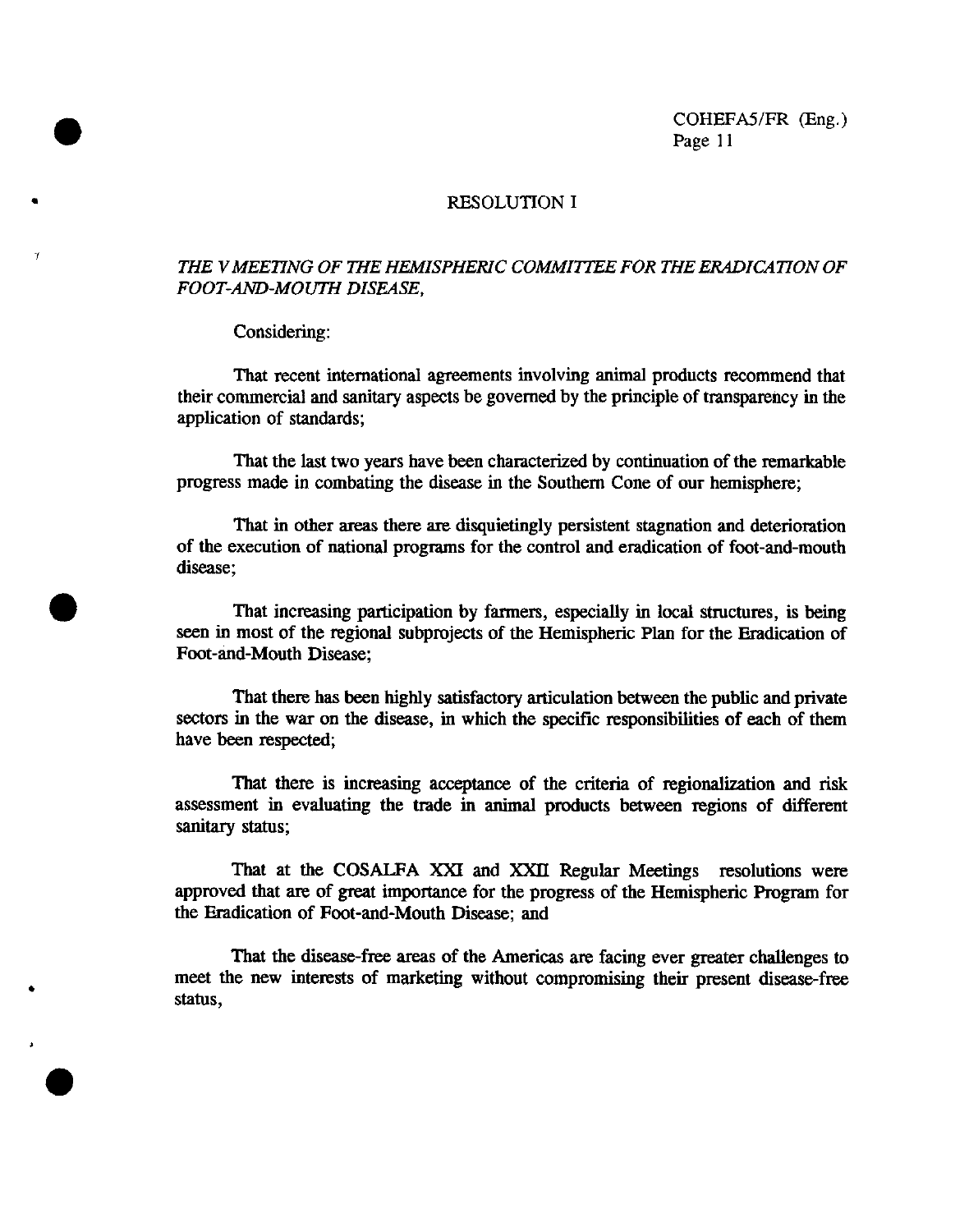## *RESOLVES:*

1. To commend the Secretariat for its contribution to attainment of the objectives of the Hemispheric Program for the Eradication of Foot-and-Mouth Disease.

2. To endorse the resolutions of the COSALFA XXI and XXII Regular Meetings and to recommend their approval at RIMSA IX.

3. To recommend to the countries the need to persist in carrying out the Hemispheric Eradication Program ratified at COHEFA V.

4. To support, through the Pan American Foot-and-Mouth Disease Center of PAHO, international recognition for countries that have made noteworthy progress in fighting the disease.

5. To reiterate the importance of institutionalization in the countries of the participation of farmers and other sectors of the community in the administration of plans for the eradication of foot-and-mouth disease.

6. To ask JUNAC and PANAFTOSA to coordinate the immediate holding of a subregional meeting of representatives of the public and private sectors to energize implementation of the Andean subregional project.

7. To congratulate the countries participating in the Plate Basin project for the important results achieved, and to ask their governments not to interrupt their economic support to the agreement under which the activities of this project are being coordinated, as the success of the project is largely dependent on continuity of the positive results obtained.

8. To step up the support of the Pan American Foot-and-Mouth Disease Center to the countries in applying the risk assessment method to the international trade in animal products and by-products, based on the principles of transparency, equivalency and harmonization.

9. To intensify the participation of the countries in the disease-free area by making the regional and national committees for the prevention and eradication of foot-and-mouth disease and the COPALIFAs fully operational.

ŧ

10. To energize the systems for the prevention and surveillance of foot-and-mouth disease in the region by encouraging community participation and making the national committees and the Commission of Foot-and-Mouth Disease-Free Countries (COPALIFA) fully operational.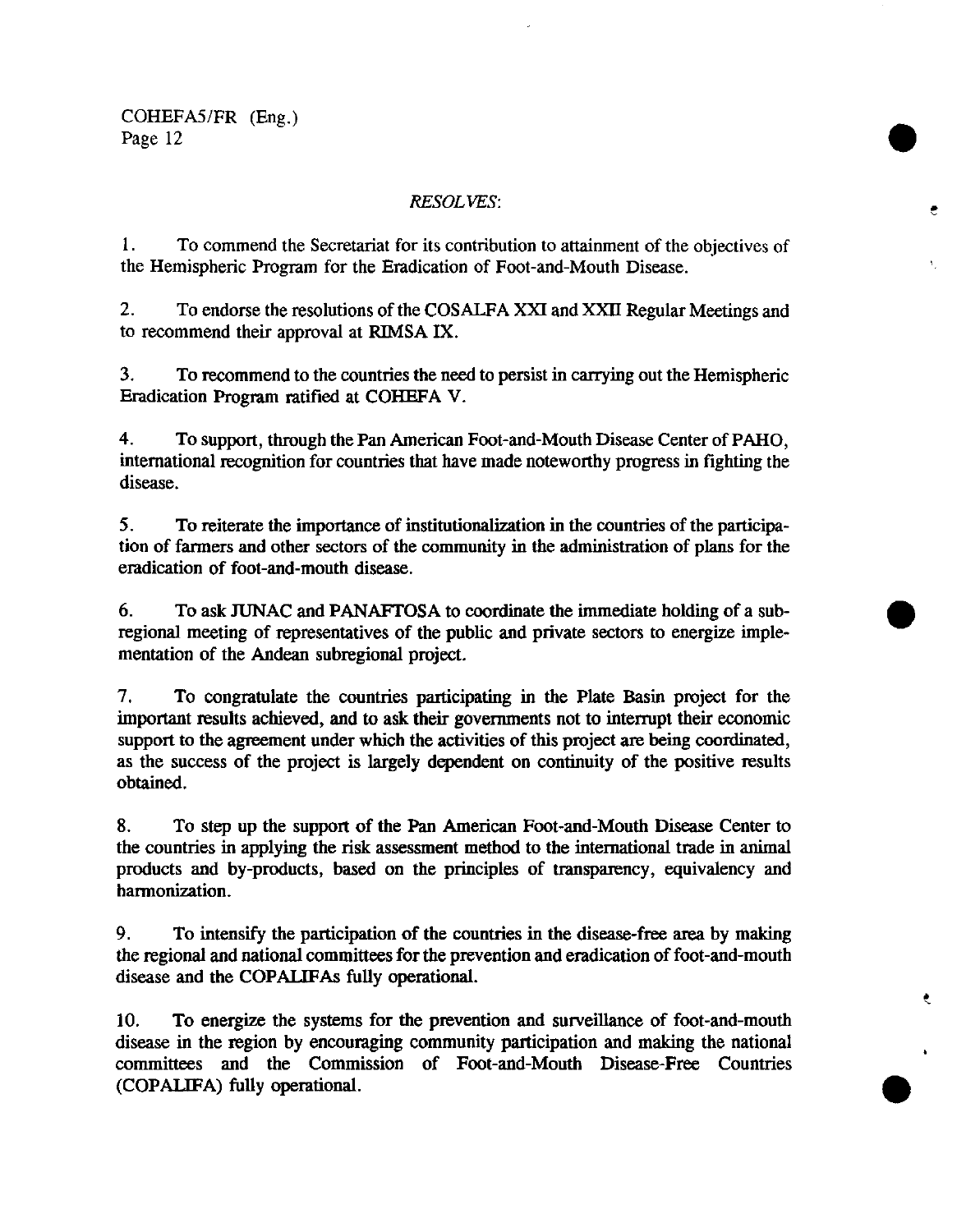## RESOLUTION II

## *THE V MEETING OF THE HEMISPHERIC COMMITTEE FOR THE ERADICATION OF FOOT-AND-MOUTH DISEASE,*

### Considering:

That the progress made in other areas toward the control and eradication of footand-mouth disease must be complemented by prevention of the disease in the disease-free countries;

That the disease-free countries are exposed to reintroduction of the disease unless appropriate joint measures are adopted by the public and private sectors;

That information and epidemiological surveillance systems must rise above the national and regional spheres to the hemispheric level,

#### *RESOLVES:*

1. To strengthen, through the regional animal health agencies and with the collaboration of PAHO, the basic and refresher training of technical and professional personnel of promotion and public information measures in foot-and-mouth disease prevention programs.

2. To design, implement and make mutually compatible computer programs for reinforcement of the information and epidemiological surveillance system.

3. To strengthen prevention and the quarantine system, especially at ports and international trade centers, and to draw on experience, internationally applicable law, research and information to reduce the risk of the introduction of foot-and-mouth disease and for the preparation of emergency plans.

4. To provide international financial and technical support to the execution of preventive measures in disease-free countries.

5. To involve farmers as participants in the framing and execution of prevention plans and programs.

6. To agree to make epidemiological information transparent in all the nations of the hemisphere, as an act of international ethics in the prevention, control and eradication of foot-and-mouth disease.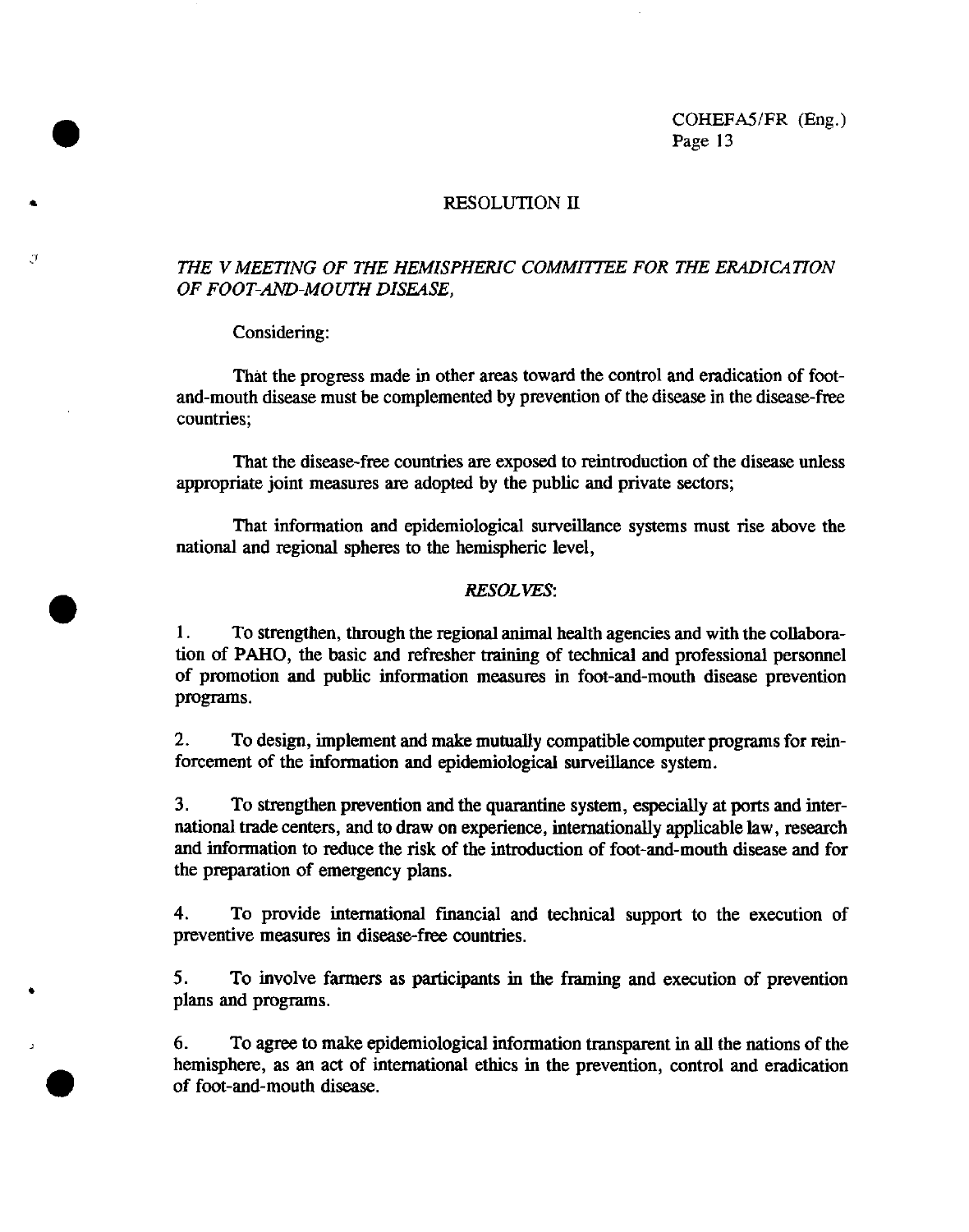## CLOSING SESSION

In the closing session Mr. Luis Benjamin Bowles, President of the Cattlemen's Federation of Santa Cruz de la Sierra (FEGASACRUZ), Bolivia, presented a decoration to the Assistant Director of PAHO, Dr. Mirta Roses, for her support to his country's animal health and veterinary public health projects during his tenure as Representative.

In his closing words the Director recalled for the participants his remarks of the morning on the final results expected of this meeting, which beyond its resolutions and the reiterations of commitments amounted to an example of intersectoral coordination, community participation and genuine sense of Pan Americanism. In the name of PAHO he expressed thanks for the decoration presented to Dr. Roses.

In his closing remarks the President of COHEFA mentioned that the results presented, the difficulties encountered and the activities programming discussed pointed to a tangible, attainable goal, which was not only a quest for economic advancement of the countries, but true integration of all of them.

The President thanked the participants for their contributions to the success of the Meeting, and declared it closed.